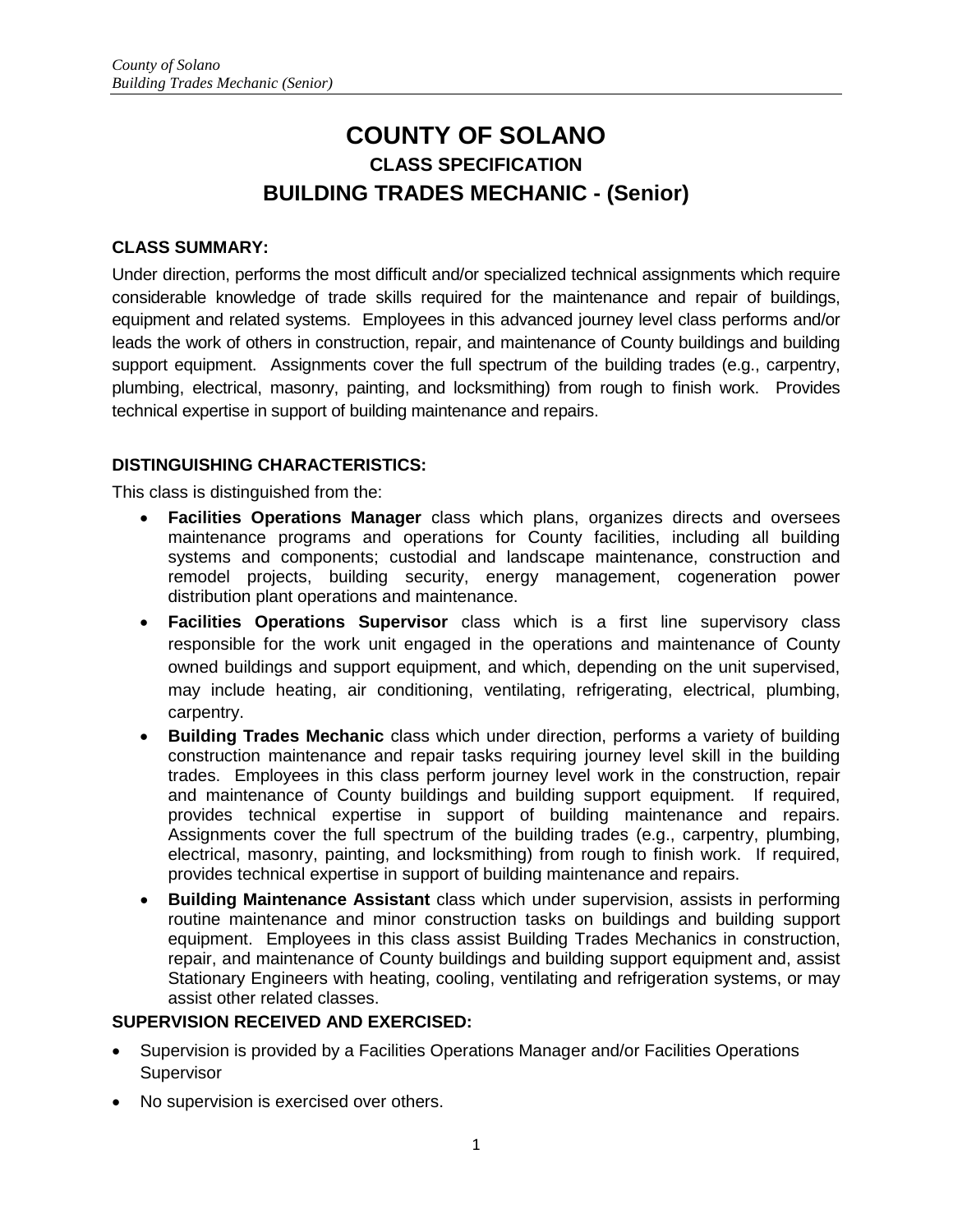• Provides lead, technical expertise, consultation, and advice to Building Trades Mechanics and/or Building Maintenance Assistants.

**ESSENTIAL DUTIES:** This class specification represents the core area of responsibilities; specific position assignments will vary depending on the needs of the department.

Performs lead worker duties over Building Trades Mechanics and Building Maintenance Assistants such as:

- administers and provides on-the-job training;
- passing on instructions received from supervisor and initiating work;
- distributing work among staff;
- monitoring status of work being performed and keeping supervisor informed of work progress;
- reviewing work of assigned staff, informing supervisor of customer feedback, work quality, conduct problems, and providing input on performance to supervisor;
- interpret administrative directions and incorporate into policies and procedures
- ensuring work is performed safely and efficiently;
- assist with periodic inspections of County facilities to determine operating condition, safety, and deficiencies.

Performs the same duties as the work being led such as the following:

- building trades carpentry work: constructs, repairs, and/or installs rough and finish counters, cabinets, bookcases, shelving, desks, framing, stairs, concrete forms, fencing and related hardware;
- building trades masonry work: pours and finishes concrete including sidewalks and equipment pads; lays blocks and ceramic tiles;
- building trades painting work: prepares walls, ceilings, and floors to be finished including but not limited to patching, taping, sanding and texture; applies finished flooring such as Vinyl Composite Tile (VCT) and tile; applies wall, door, cabinet, and furniture finishes such as paints, staining, sealers, polyurethanes, and varnishes;
- building trades electrical work: Troubleshoots, repairs, and installs a variety of electrical systems and equipment; maintains and services electrical systems to include replacing switches, plugs and breakers, installing lighting, installing new circuits to include fasteners, boxes, conduit and associated hardware; inspects, repairs and installs a variety of lighting systems including incandescent, fluorescent, vapor, Light Emitting Diode (LED) and sodium lamps; installs and repairs photo cells, time clocks, automated clocks, relays, and electric locks, maintains and repairs decorative fountains; ensures that electrical systems and fixtures meet electrical code and safety requirements; uses Building Management Systems (BMS) as it pertains to automated lighting control systems excluding HVAC or Cogeneration Plant related systems;
- building trades plumbing work: Installs and repairs plumbing and fixtures related to water distribution and waste disposal systems; installs fixtures such as drinking fountains and toilets; maintains and services plumbing systems to include pipes, fittings, pumps, water heaters, showers, sinks, toilets and institutional plumbing fixtures; cuts, threads and fits plastic, metal, clay pipe, and repair electronic water maintenance systems;
- other building maintenance and servicing work: constructs, repairs and/or installs flooring and ceilings, glass and insulation; troubleshoots and maintains kitchen equipment to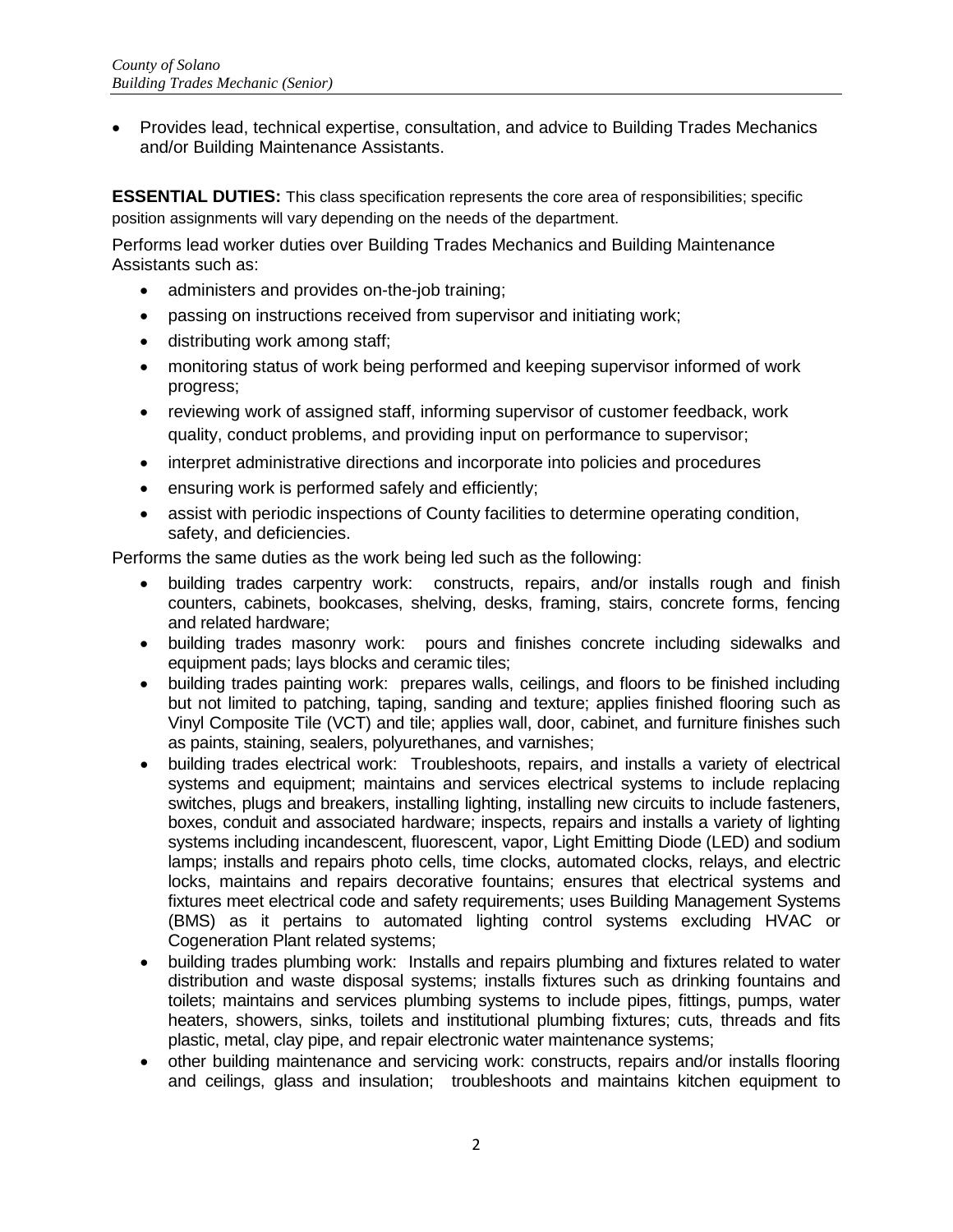include warming ovens, steam kettles, dish washers, grease traps, hoods/filter, and laundry equipment;

- conducts locksmithing activities including maintaining and repairing locking systems, keys, institutional locks, and locksets; maintains and services doors and door hardware to include closers, locks, and weather stripping;
- provides technical direction and training to Building Maintenance Assistants and Building Trades Mechanics;
- coordinates with and oversees the work of vendors and contractors;
- maintains documentation for compliance with CAL/OSHA standards; keeps records of disbursement inventories; and maintains adequate stock of supplies and equipment related to building maintenance;
- coordinates work efforts of inter-related building systems with colleagues.
- performs other duties as assigned.

# **REQUIRED EDUCATION AND EXPERIENCE:**

- **Education:** High School Diploma, GED, or equivalent; **AND**
- **Experience:** Five (5) years of experience including three (3) years of apprenticeship training in a program or under a journey worker in electrical, plumbing, carpentry or closely related building trade AND two (2) years of full-time paid experience at the level of a journey worker in electrical, plumbing, carpentry or closely related building trade.

# **LICENSING, CERTIFICATION AND REGISTRATION REQUIREMENTS**:

• Applicants are required to possess, or obtain prior to employment, a valid California Driver's License, Class C.

*Note: The driver's license must be kept current while employed in this class.* 

# **REQUIRED KNOWLEDGE, SKILLS AND ABILITIES:**

#### **Knowledge of:**

- Methods, materials, machines, equipment and tools used in the building trades.
- Building safety and the building code (s).
- Safe shop practices.
- Standard and accepted principles of leadership, on-the-job training, and work review.
- Customer service techniques.
- English composition, spelling, grammar, vocabulary, and punctuation for both written and oral communications.
- Basic mathematics to determine amount of materials needed for a job, including but not limited to, square footage of areas to be worked on, etc.
- Modern office equipment to include: computers, smartphones and building related software applications.
- Construction safety protocols and regulations.

#### **Skill and/or Ability to:**

• Distribute work and provide work directions, review work performance and conduct of staff, and provide on-the-job training to staff led.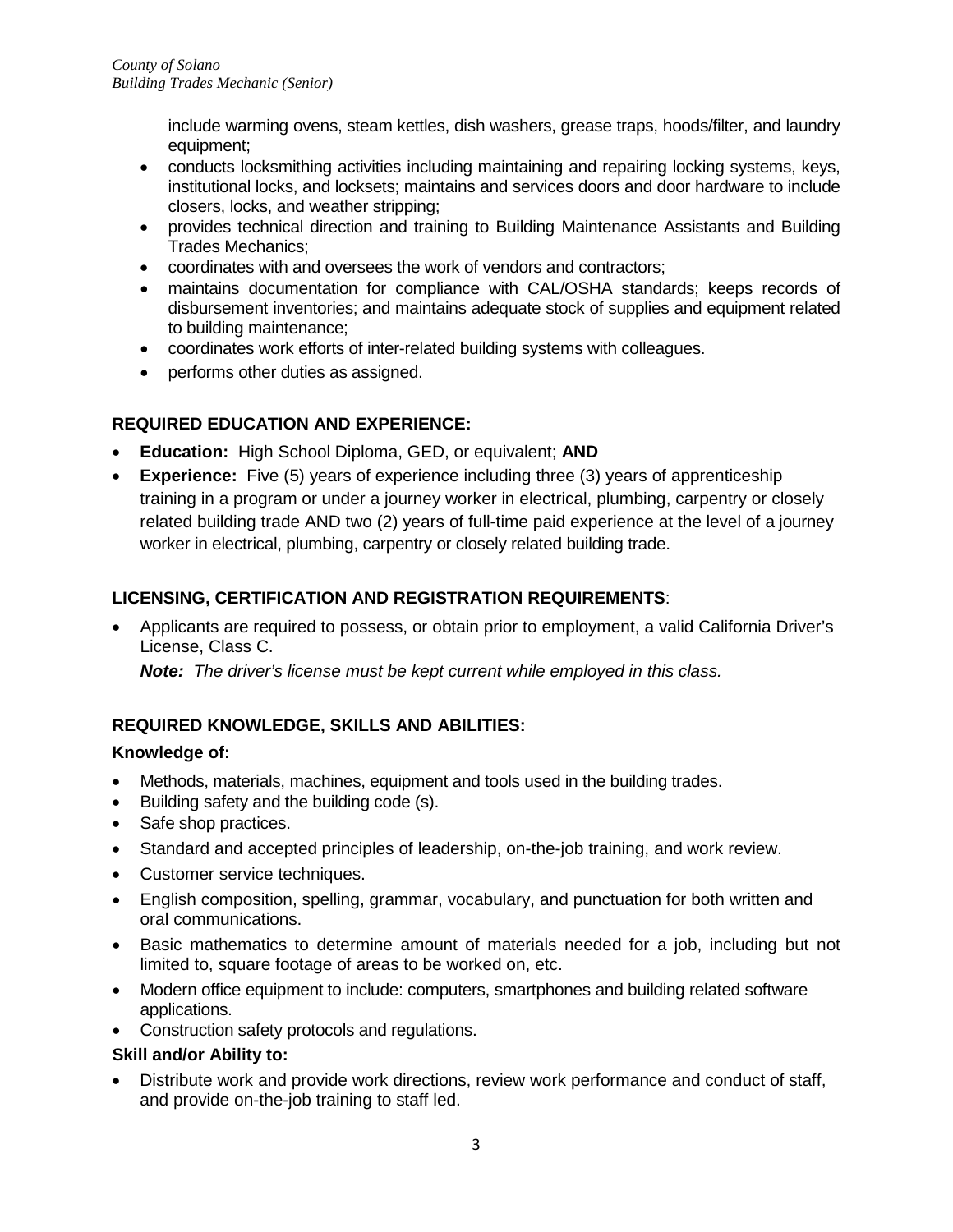- Understand, interpret and explain regulations and policies governing assigned program operations.
- Identify and analyze problems and implement changes.
- Make decisions and independent judgments.
- Organize and prioritize work assignments.
- Collect and analyze data to identify needs and evaluate equipment effectiveness, draw logical conclusions and make appropriate recommendations and adjustments.
- Use a variety of hand, pneumatic, hydraulic power tools and related shop equipment need to support construction, repairs and maintenance activities.
- Operates saws, drill presses, grinders, hand and power tools, electric and pneumatic power tools, welders, air compressors, and other tools as needed to support construction, repair and maintenance activities.
- Read and interpret building plans, blueprints, and related schematics.
- Estimate materials required for a specific job.
- Perform a variety of building trades in a variety of settings.
- Operate and maintain a variety of tools and forklifts properly and safely.
- Follow verbal and written directions.
- Communicate effectively both verbally and in writing.
- Maintain accurate records and document actions taken.
- Establish and maintain cooperative working relationships.
- Demonstrate tact and diplomacy.
- Make routine arithmetical calculations and analysis.
- Follow and train safe working procedures.
- Determine the appropriate course of action in stressful and/or emergency situations.
- Use modern office equipment to include: computers, smartphones and building related software applications.

# **PHYSICAL REQUIREMENTS:**

- Mobility and Dexterity: This class typically requires employees to perform the following: (1) balancing, stooping, kneeling, reaching, crawling, fingering, grasping, and repetitive motion; (2) climbing and working safely on ladders and step ladders with a total weight that does not exceed the weight capacity of the ladder or the highest rated capacity of the harnesses and lanyards used for fall protection; and (3) standing or walking during normal working hours on uneven surfaces.
- Lifting, Carrying, Pushing and Pulling Heavy work: This class typically requires employees to perform the following: exerting up to 100 pounds of force occasionally with assistance, and/or up to 50 pounds of force frequently, and /or up to 20 pounds of force constantly to move objects.
- Vision: This class requires employees to have close visual acuity, with or without correction, to prepare and analyze data and figures, view a computer terminal, read, and to distinguish between normal and off shade colors and to read gauges and meters in dimly lighted areas etc. Employees are also required to have depth perception and good eye-to-hand coordination in order to operate a motor vehicle and to operate a variety of hand, power tools and equipment.